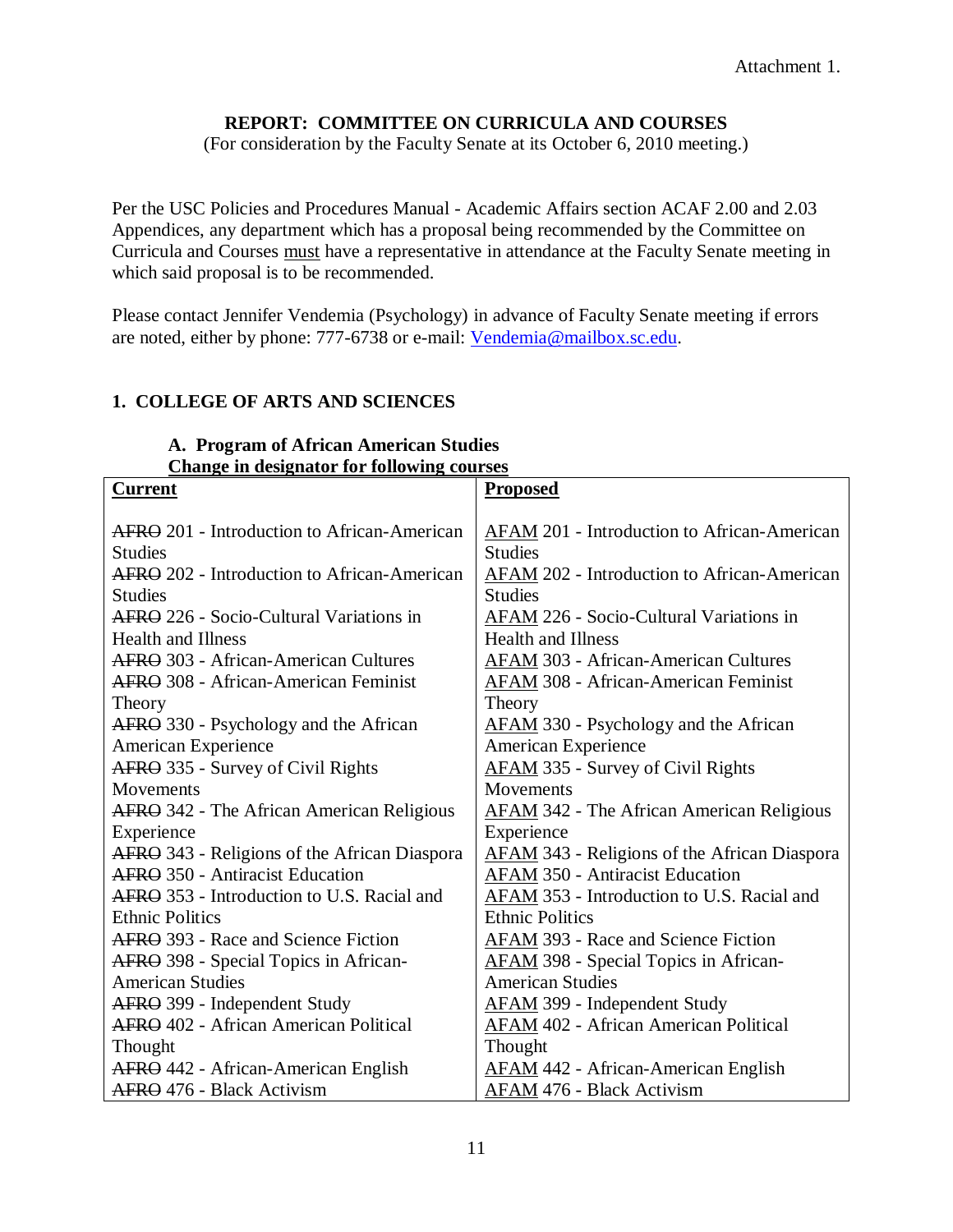| AFRO 486 - African American Rhetoric   | AFAM 486 - African American Rhetoric   |
|----------------------------------------|----------------------------------------|
| AFRO 498 - Seminar in African-American | AFAM 498 - Seminar in African-American |
| <b>Studies</b>                         | <b>Studies</b>                         |
| AFRO 499 - Seminar in African-American | AFAM 499 - Seminar in African-American |
| <b>Studies</b>                         | <b>Studies</b>                         |
| AFRO 517 - An Anthropological View of  | AFAM 517 - An Anthropological View of  |
| <b>Blacks in Film</b>                  | <b>Blacks</b> in Film                  |
| AFRO 580 - Culture and Identity in the | AFAM 580 - Culture and Identity in the |
| African Diaspora                       | African Diaspora                       |

# **B. Department of Criminology and Criminal Justice**

#### **New courses**

- CRJU 420 Analyzing Homicide. (3) Relationships between patterns and trends in homicide, and theoretical explanations for why offenders engage in homicide.
- CRJU 430 Communities and Crime. (3) (Prereq: CRJU 341) Relationship between criminality and community characteristics, with particular attention to how variation in community structure, organization, and culture impacts crime.

# **C. Department of History**

# **Change in titles and descriptions**

|     | From: HIST 211  | The Black Experience in the United States. (3) The social, cultural, economic,<br>and political life of black people in the United States. First semester: to 1865;<br>second semester: since 1865. |
|-----|-----------------|-----------------------------------------------------------------------------------------------------------------------------------------------------------------------------------------------------|
| To: | <b>HIST 211</b> | Black Experience in the United States to 1865. (3) The social,<br>cultural, economic, and political life of black people in the United Sates to<br>1865.                                            |
|     | From: HIST 212  | The Black Experience in the United States. (3) The social, cultural,<br>economic, and political life of black people in the United States. First<br>semester: to 1865; second semester: since 1865. |
| To: | <b>HIST 212</b> | Black Experience in the United States since 1865. (3) The social,<br>cultural, economic, and political life of black people in the United States<br>since 1865.                                     |

- **Change in course number and description**<br>From: HIST 447 History of the American West History of the American West.  $(3)$  A history of the westward movement of the United States from the Appalachians to the Pacific, the economic and social development of these regions, and their influence on the national scene. To: HIST 213 History of the American West. (3) The history and development of an
	- American region, "the West," through the narratives of its diverse people and the effects of its complex geography.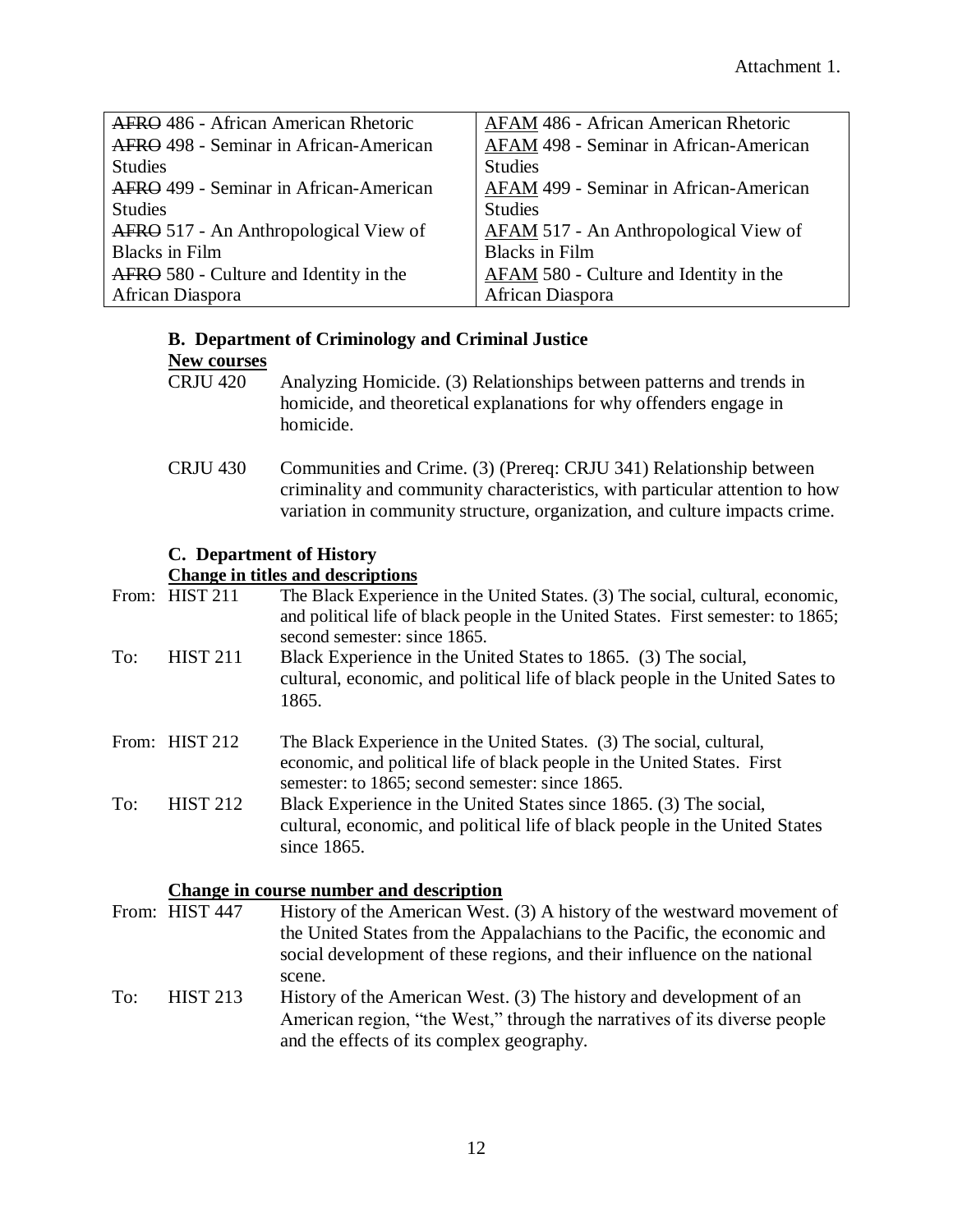# **New courses** HIST 214 The Practice of Public History. (3) Introduction to the field of public history. Explores the challenges of portraying history in museums, parks, and other public history venues. HIST 379 Women in Modern Europe. [=WGST 379] (3) Survey of women in European history from the eighteenth to the twenty-first century. Focus on women's citizenship beginning with Enlightenment idea of rights through developments in modern feminism. **D. Department of Languages, Literatures, and Cultures**

#### **Deletion**

SPAN 512 Advanced Writing and Research in Graduate Studies. (3)

# **E. Women's and Gender Studies Program**

#### **New course**

WGST 379 Women in Modern Europe. [=HIST 379] (3) Survey of women in European history from the eighteenth to the twenty-first century. Focus on women's citizenship beginning with Enlightenment idea of rights through developments in modern feminism.

# **2. COLLEGE OF EDUCATION**

#### **Department of Instruction and Teacher Education Change in course designator**

- From: EDTE 470 Reading and Writing Across the Curriculum. (2-3)
- To: EDML 470 Reading and Writing Across the Curriculum. (2-3)

# **Change in curriculum. Website 2010-2011 Bulletin – designator for Middle Level Education, B.A. and B.S.**

| <b>Current</b><br><b>Proposed</b>                                                                                                                                                                                                                                                                                                                                                                  |                                                                                                                                                                                                                                                                                                                                       |
|----------------------------------------------------------------------------------------------------------------------------------------------------------------------------------------------------------------------------------------------------------------------------------------------------------------------------------------------------------------------------------------------------|---------------------------------------------------------------------------------------------------------------------------------------------------------------------------------------------------------------------------------------------------------------------------------------------------------------------------------------|
| <b>B.</b> Middle Level Core (18 hours)                                                                                                                                                                                                                                                                                                                                                             | <b>B.</b> Middle Level Core (18 hours)                                                                                                                                                                                                                                                                                                |
| EDTE 521 - Middle Level Teaching<br>$\bullet$<br>and Management<br>EDTE 522 - Integrated Curriculum at<br>$\bullet$<br>the Middle Level<br><b>EDTE</b> 470 - Reading and Writing<br>$\bullet$<br><b>Across the Curriculum</b><br>EDEX 491 - Introduction to Inclusion<br>$\bullet$<br>of Students with Mild Disabilities<br><b>EDRM</b> 423 - Introduction to Classroom<br>$\bullet$<br>Assessment | $\bullet$ EDTE 521 - Middle Level Teaching<br>and Management<br>• EDTE 522 - Integrated Curriculum at<br>the Middle Level<br>• EDML 470 - Reading and Writing<br><b>Across the Curriculum</b><br>• EDEX 491 - Introduction to Inclusion<br>of Students with Mild Disabilities<br>• EDRM 423 - Introduction to Classroom<br>Assessment |